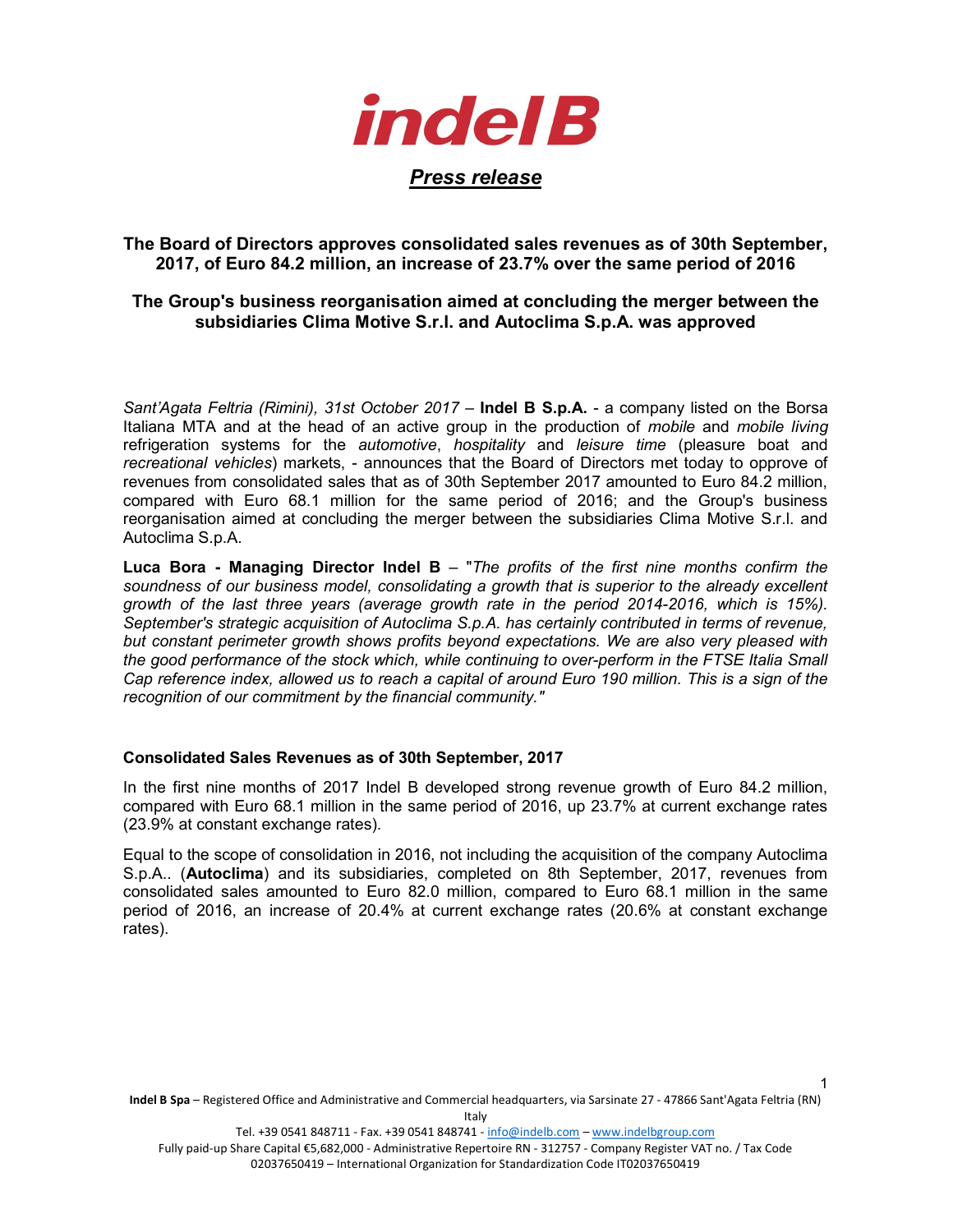Sales revenue by market

 $\overline{a}$ 

| (Thousands of Euros)                                         | 9M 17  | %    | 9M 16  | $\frac{0}{0}$ | $Var.$ %<br>change<br>current | Var. %<br>changes<br>constant |
|--------------------------------------------------------------|--------|------|--------|---------------|-------------------------------|-------------------------------|
| Automotive                                                   | 50,595 | 61%  | 40,471 | 59%           | 25.0%                         | 25.4%                         |
| Hospitality                                                  | 10,664 | 13%  | 8,736  | 13%           | 22.1%                         | 21.9%                         |
| Leisure                                                      | 11,046 | 13%  | 9,681  | 14%           | 14.1%                         | 14.0%                         |
| Cooling Appl.                                                | 3,327  | 4%   | 3,244  | 5%            | 2.6%                          | 2.6%                          |
| Components & Spare parts                                     | 7,330  | 9%   | 5,884  | 9%            | 24.6%                         | 24.5%                         |
| <b>REVENUE</b><br><b>FROM</b><br><b>SALES</b><br>OF PRODUCTS | 82,962 | 100% | 68,016 | 100%          | 22.0%                         | 22.2%                         |
| Other revenues from sales                                    | 1,243  |      | 75     |               | na                            | na                            |
| <b>REVENUES FROM SALES</b>                                   | 84,205 |      | 68,091 |               | 23.7%                         | 23.9%                         |

In detail, there is strong growth in the both the Automotive and the Hospitality sectors thanks to the increase in market share and new orders from cruise ships, and to a general organic growth of the markets. In the Leisure market, the rise of the top line is linked to the Marine industry.

The increase in components and spare parts is due to the increase in the sales of the components of the subsidiaries Condor B and Autoclima, which fall within the scope of consolidation from September 2017.

With respect to sales reclassification sales by channel, the OEM 1 (Original Equipment Manufacturer) channel has grown by 25% to Euro 43.9 million, thanks both to organic growth and the acquisition of two new customers in North America. The AM<sup>2</sup> (After Market) channel has increased revenues by 19.7% to a total of Euro 29.8 million due to the generalised growth in both Leisure and Hospitality and to Autoclima's sales, which since September 2017 fall within the scope of consolidation. Sales revenues of Autoclima also had a positive impact on the Other channel, along with a rise in sales in Condor B's components, which showed an increase of 15.9% to Euro 9.3 million.

At a geographic level, there is a significant improvement (+86.2%) for the Americas in the sectors of both Automotive and Hospitality. In Europe (+12.3%), there was a general market growth, while there were no variations in market share. Lastly, in Italy, a growth of +21.1% was due to the increase in sales recorded by the Group in the Automotive After Market sector, as well as to the increase in sales recorded in the pleasure boat sector and the increase in the sales of the subsidiaries Condor B's and Autoclima's components, and which, as of September 2017, falls within the scope of consolidation.

Other revenues from sales of Euro 1.2 million at 30th September 2017 mainly relate to the reinvoicing of the cost of moulds to some OEM Automotive customers.

\* \* \*

\_\_\_\_\_\_\_\_\_\_\_\_\_\_\_\_\_\_\_\_\_\_\_\_\_\_\_\_\_\_\_\_\_\_\_\_\_\_\_\_\_\_\_\_\_\_\_\_\_\_\_\_\_\_\_\_\_\_\_\_\_\_\_\_\_\_\_\_\_\_\_\_\_\_\_\_\_\_\_\_\_\_

<sup>1</sup> OEM Original Equipment Manufacturer. Customer segment that buys third-party components specially designed to be incorporated within the products sold or finished products, which are then marketed under their own brand name. <sup>2</sup> AM (After Market) A sales channel characterised by the production of goods not based on customised projects

commissioned through a specific customer request but intended for IndelB's own trademark or the "ISOTHERM" trademark owned by Indel Webasto Marine, which is in turn owned by Indel.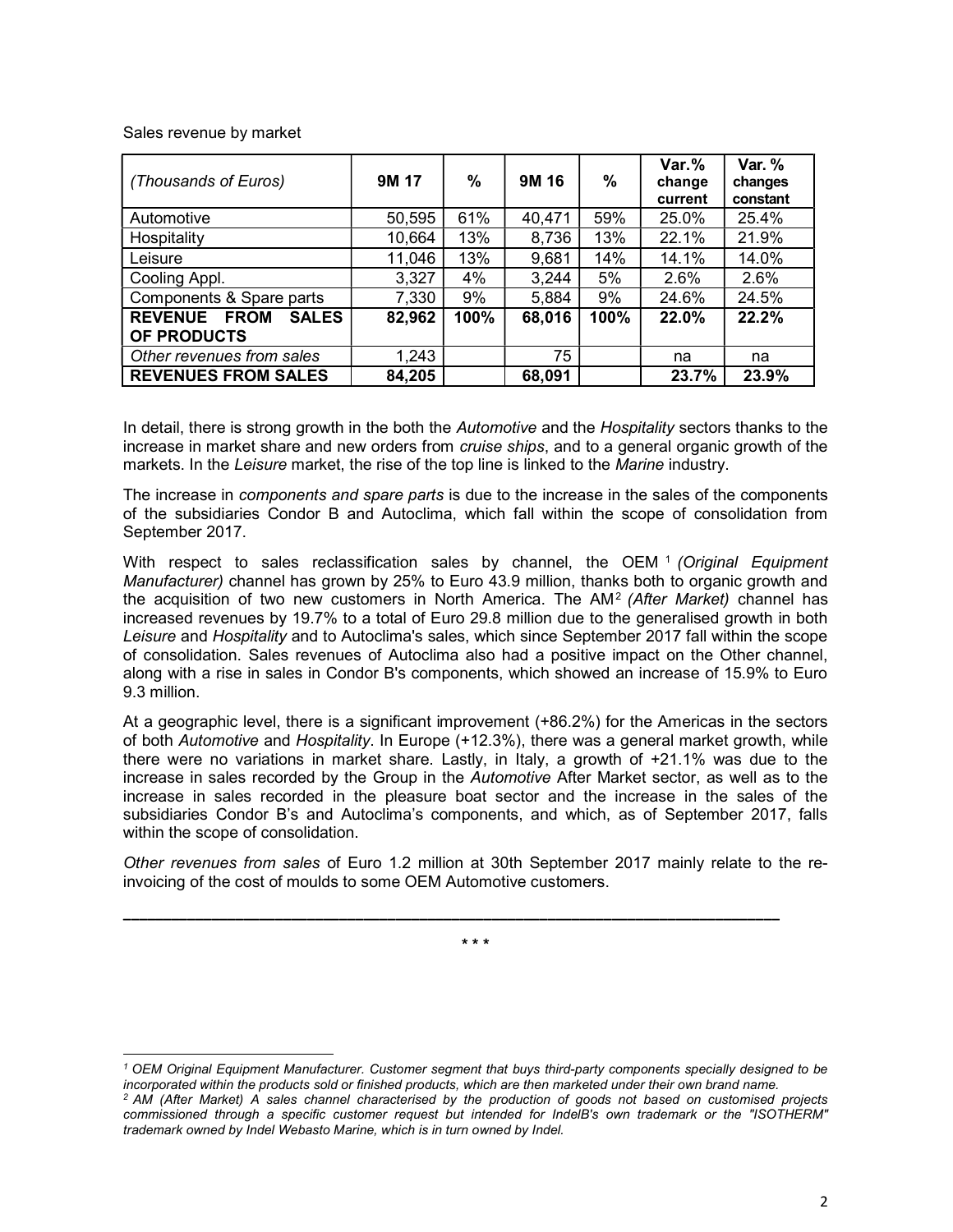#### Business reorganisation of the Group

With reference to the acquisition of 100% of Autoclima on 8th September, 2017 - a company that was already holding 50% of the share capital of Clima Motive S.r.l. (Clima Motive) - we announce that Indel B now holds a 50% share of Climate Motive, having acquired from Mr. Gerardo Boschi on 18th October, 2017, the residual stake of 5% of the share capital, thus increasing our stake in Clima Motive from 45% to 50%.

The acquisition of the 5% shareholding in Clima Motive's share capital qualifies as a transaction with a related party of minor significance under the Related Party Transactions Code adopted by CONSOB with resolution no. 17221 on 12th March, 2010, as subsequently amended (the OPC Regulations), as well as the procedure for dealing with related party transactions adopted by the Company (the OPC Procedure).

In view of the above, the operation was submitted to the prior opinion of the Related Parties Committee, which gave its favourable opinion on 17th October, 2017.

The acquisition of 5% of Clima Motive's capital is part of the corporate rationalisation project of the Indel B Group, which will be implemented through the sale to Autoclima (former holder of the remaining 50% of Clima Motive's share capital) of the entire 50% stake held by Indel B in Clima Motive. This operation will enable the subsequent merger of Clima Motive with Autoclima, two companies operating in the same business sector, through a merger by incorporation of the former into the latter. The sale of Autoclima's holding will take place in November 2017, and the terms and conditions of the sale will be governed by the trading agreement currently under negotiation, while the Clima Motive with Autoclima merger should be completed by end of January 2018. The merger by incorporation project has already been approved by the Extraordinary Shareholders' Meeting of the subsidiary Autoclima on 30th October, 2017.

With reference to the transfer operation in favour of Autoclima, even though it conforms with the OPC Regulations and the OPC Procedure as being itself an operation with a related party of lesser importance, by not setting out to exceed the relevant thresholds laid down in Annex 3 of the OPC Regulations, the Company has exercised the right of exemption from the application of the OPC Procedure pursuant to art. 14, paragraph 2 of the OPC Regulations and art. 2, point g) of the OPC Procedure as it is an operation with its own subsidiary and without the latter having significant interests in other related parties for the Company. The OPC Procedure will also not be applied according to the aforementioned provisions with respect to the above-mentioned merger operation, as the said operation is an intra-group transaction and does not involve significant interests for the other related parties.

\* \* \*

It is noted that the sales revenue data contained in this release have not been audited.

"The manager responsible for the preparation of corporate accounting documents, Anna Grazia Bartolini, declares that, under section 2 of Article 154 b of the Consolidated Finance Act, the accounting information contained in this release corresponds to the documentary evidence, the books and the accounting records".

In accordance with the provisions of Article 82-c of the Regulations approved by CONSOB resolution on 14th May 1999, no. 11971, INDEL B S.p.A. has adopted the communication policy on

Indel B Spa – Registered Office and Administrative and Commercial headquarters, via Sarsinate 27 - 47866 Sant'Agata Feltria (RN) Italy

Tel. +39 0541 848711 - Fax. +39 0541 848741 - info@indelb.com – www.indelbgroup.com

Fully paid-up Share Capital €5,682,000 - Administrative Repertoire RN - 312757 - Company Register VAT no. / Tax Code 02037650419 – International Organization for Standardization Code IT02037650419

<sup>3</sup>